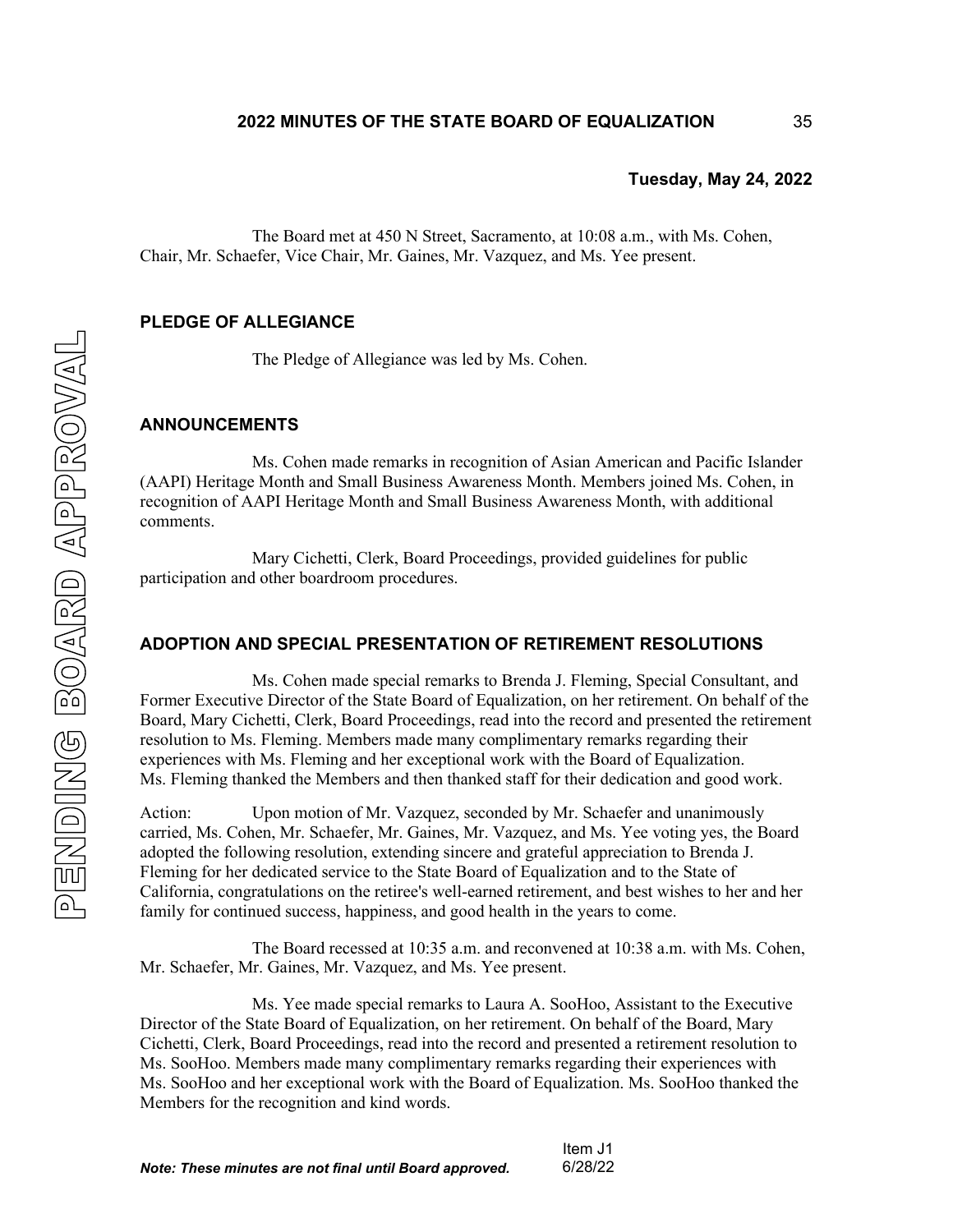The Board recessed at 10:50 a.m. and reconvened at 10:53 a.m. with Ms. Cohen, Mr. Schaefer, Mr. Gaines, Mr. Vazquez, and Ms. Yee present.

Action: Upon motion of Mr. Schaefer, seconded by Ms. Yee and unanimously carried, Ms. Cohen, Mr. Schaefer, Mr. Gaines, Mr. Vazquez, and Ms. Yee voting yes, the Board adopted the following resolution, extending sincere and grateful appreciation to Laura A. SooHoo for her dedicated service to the State Board of Equalization and to the State of California, congratulations on the retiree's well-earned retirement, and best wishes to her and her family for continued success, happiness, and good health in the years to come.

### **BOARD MEMBER ANNUAL PHOTOGRAPH**

The Board recessed at 10:54 a.m. and reconvened at 11:08 a.m. with Ms. Cohen, Mr. Schaefer, Mr. Gaines, Mr. Vazquez, and Ms. Yee present.

The annual Board photograph was taken.

### **PROPERTY TAX MATTER: STATE ASSESSED PROPERTIES VALUE SETTING**

Jack McCool, Chief, State-Assessed Properties Division, Property Tax Department, made introductory remarks regarding the valuation of state-assessed properties. The Board must set unitary values of state-assessed properties annually, on or before May 31, pursuant to constitutional and statutory law.

Mr. McCool provided a brief review of the value-setting process and highlighted some changes for this year's values, compared to last year, by industry groups. Values are approximately 7 percent higher than those of last year. The Energy Companies group, as a whole industry, had a significant increase in value due to capital expenditures to replace depreciated property with new infrastructure. The Electric Generation Facilities group, as a whole industry, experienced the industry-typical decline in value due to limited life facilities. The Railroad Companies group increased in value possibly due to rebound from the effects of COVID-19 the prior year and general demand for shipping. Other industry groups had a 4 to 5 percent increase in overall values, probably due to increased cost of replacing properties: market-sourced trend factors increased. Late filing penalties decreased due to fewer late filings from assessees.

Mr. Gaines stated that he would not participate in the State Assessed Properties Value Setting for the following assessees: SBE No. 106, PacifiCorp; SBE No. 146, Sierra Pacific Power Company; SBE No. 188, Kern River Gas Transmission Company; and SBE No. 804, BNSF Railway Company*,* in accordance with Government Code, section 87105.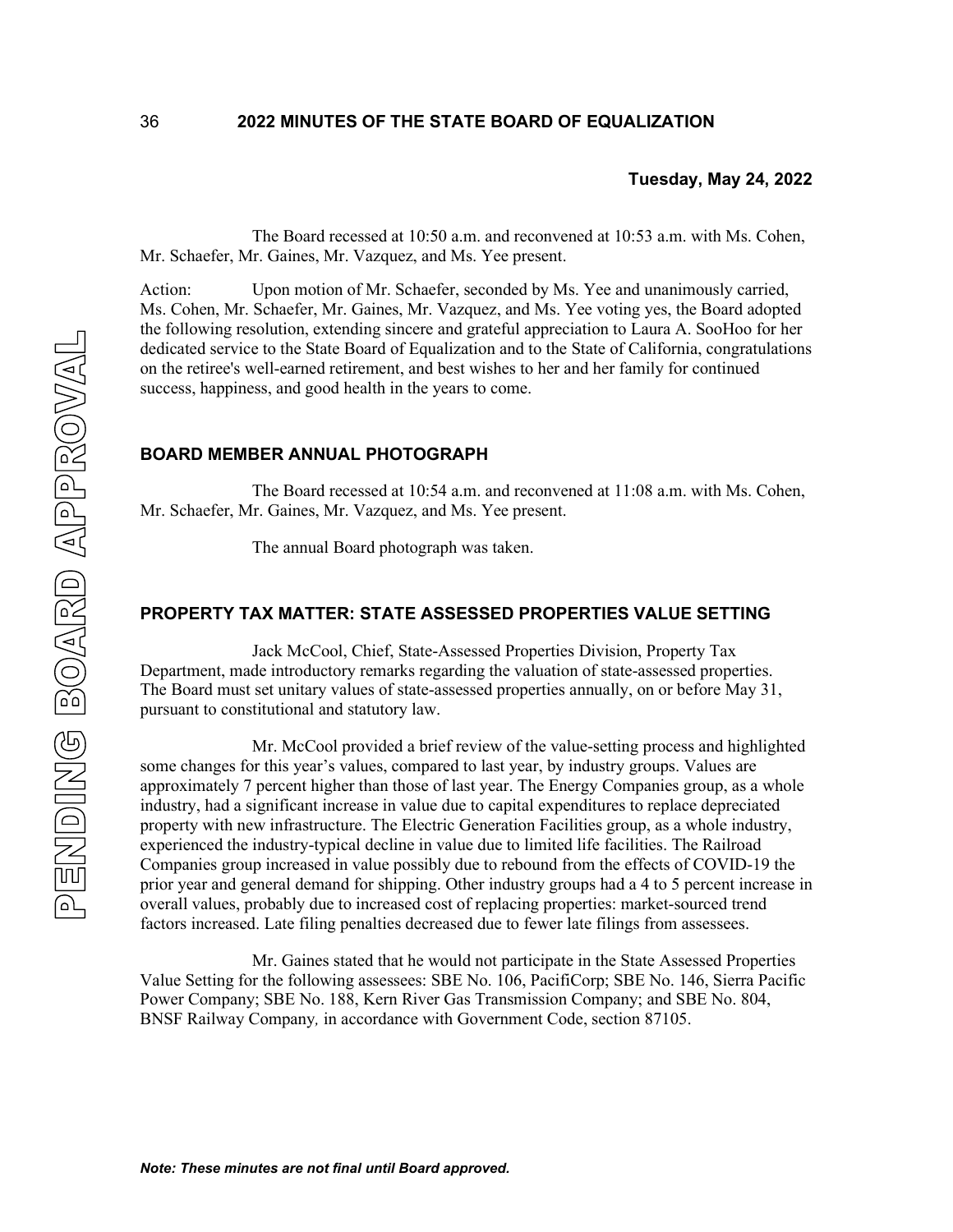### **Electric Generation Facilities**

Action: Upon motion of Ms. Cohen, seconded by Ms. Yee and unanimously carried, Ms. Cohen, Mr. Schaefer, Mr. Gaines, Mr. Vazquez, and Ms. Yee voting yes, the Board ordered that the staff recommended assessed value (including penalty, if applicable) to be used in the assessment of unitary property of the following listed assessees as of Lien Date 2022, be as follows:

|              | SBE No. 1100 AES Alamitos, LLC                         | 82,100,000  |
|--------------|--------------------------------------------------------|-------------|
|              | SBE No. 1101 AES Redondo Beach, LLC                    | 71,700,000  |
|              | SBE No. 1102 AES Huntington Beach, LLC                 | 1,580,000   |
|              | SBE No. 1103 Dynegy Moss Landing, LLC                  | 289,800,000 |
|              | SBE No. 1105 Dynegy Oakland, LLC                       | 3,480,000   |
|              | SBE No. 1111 Long Beach Generation LLC                 | 45,400,000  |
|              | SBE No. 1112 CXA La Paloma, LLC                        | 57,900,000  |
|              | SBE No. 1115 Ormond Beach Power, LLC                   | 116,600,000 |
|              | SBE No. 1117 Ellwood Power, LLC                        | 7,550,000   |
|              | SBE No. 1122 MRP San Joaquin Energy, LLC - Hanford     | 16,900,000  |
|              | SBE No. 1123 MRP San Joaquin Energy, LLC - Henrietta   | 19,400,000  |
|              | SBE No. 1124 MRP San Joaquin Energy, LLC - Tracy       | 102,100,000 |
|              | SBE No. 1126 Elk Hills Power, LLC                      | 239,000,000 |
|              | SBE No. 1127 High Desert Power Trust                   | 153,200,000 |
|              | SBE No. 1128 Delta Energy Center, LLC                  | 180,300,000 |
|              | SBE No. 1129 Gilroy Energy Center, LLC                 | 34,900,000  |
| SBE No. 1131 | Pastoria Energy Facility, LLC                          | 240,400,000 |
|              | SBE No. 1132 CCFC Sutter Energy, LLC                   | 74,300,000  |
| SBE No. 1133 | Metcalf Energy Center, LLC                             | 129,900,000 |
| SBE No. 1134 | Otay Mesa Generating Company, LLC                      | 225,900,000 |
| SBE No. 1136 | Blythe Energy, Inc.                                    | 124,300,000 |
| SBE No. 1137 | Sunrise Power Company, LLC                             | 139,800,000 |
| SBE No. 1141 | Indigo Generation, LLC                                 | 16,200,000  |
| SBE No. 1142 | Larkspur Energy, LLC                                   | 14,600,000  |
|              | SBE No. 1143 Los Esteros Critical Energy Facility, LLC | 187,300,000 |
|              | SBE No. 1145 Harbor Cogeneration Company, LLC          | 4,193,954   |
| SBE No. 1151 | Russell City Energy Company, LLC                       | 254,500,000 |
|              | SBE No. 1152 Panoche Energy Center, LLC                | 182,000,000 |
|              | SBE No. 1153 Midway Peaking, LLC                       | 35,600,000  |
| SBE No. 1155 | Orange Grove Energy, L.P.                              | 45,500,000  |
|              | SBE No. 1157 Marsh Landing, LLC                        | 378,000,000 |
|              | SBE No. 1158 El Segundo Energy Center LLC              | 238,500,000 |
|              | SBE No. 1159 Mariposa Energy, LLC                      | 72,600,000  |
|              | SBE No. 1160 Sentinel Energy Center, LLC               | 400,000,000 |
|              | SBE No. 1162 Walnut Creek Energy, LLC                  | 299,000,000 |
|              | SBE No. 1163 Carlsbad Energy Center LLC                | 634,900,000 |
|              | SBE No. 1164 Pio Pico Energy Center, LLC               | 342,600,000 |
| SBE No. 1165 | Malaga Power, LLC                                      | 23,200,000  |
|              |                                                        |             |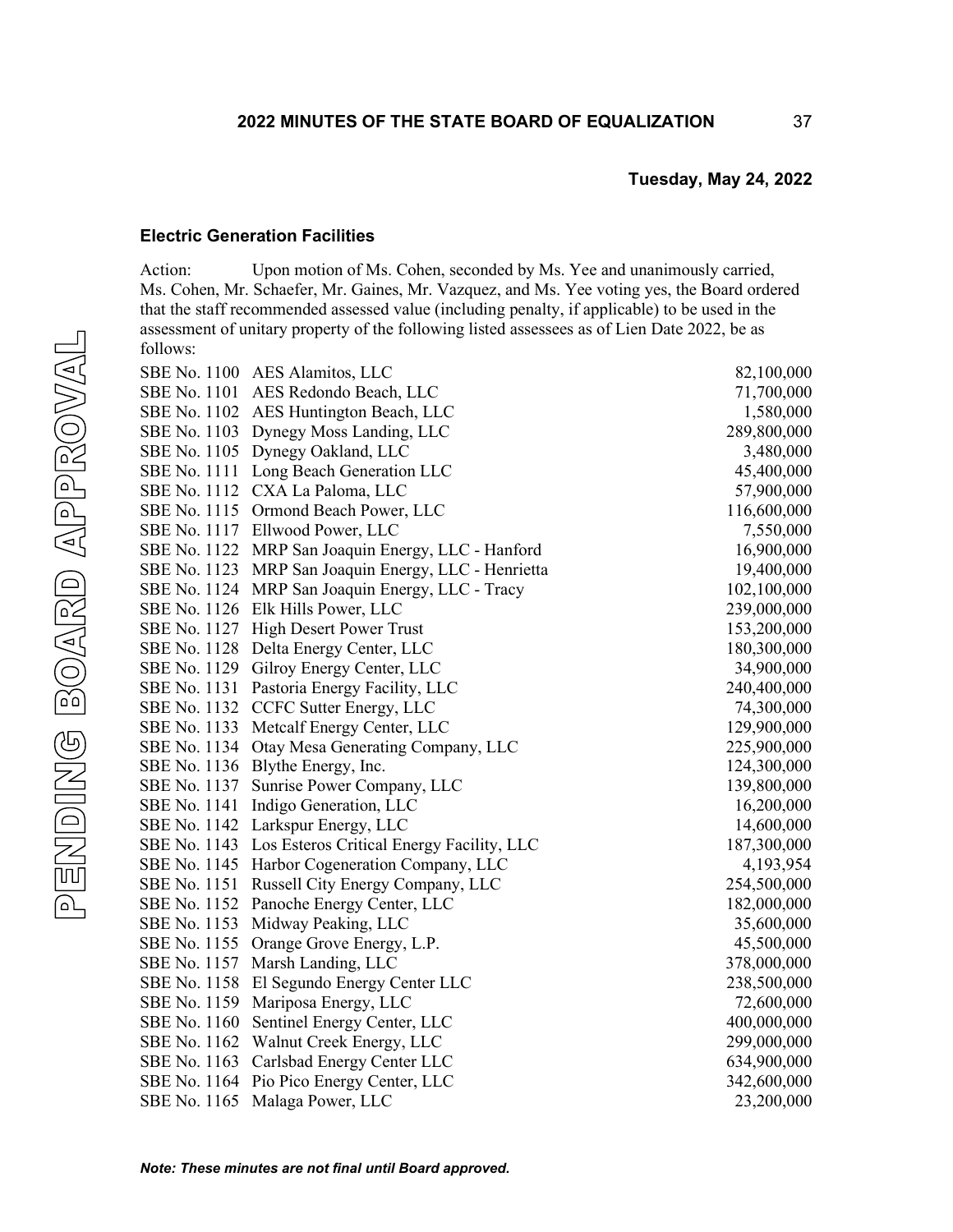| SBE No. 1166 AES Alamitos Energy, LLC               | 787,800,000 |
|-----------------------------------------------------|-------------|
| SBE No. 1167 AES Huntington Beach Energy, LLC       | 776,800,000 |
| SBE No. 1168 Stanton Energy Reliability Center, LLC | 132,900,000 |

# **Energy Companies**

Action: Upon motion of Ms. Cohen, seconded by Ms. Yee and unanimously carried, Ms. Cohen, Mr. Schaefer, Mr. Gaines, Mr. Vazquez, and Ms. Yee voting yes, the Board ordered that the staff recommended assessed value (including penalty, if applicable) to be used in the assessment of unitary property of the following listed assessees as of Lien Date 2022, be as follows:

| <b>SBE No. 102</b> | Bear Valley Electric Service Inc.                | 95,400,000     |
|--------------------|--------------------------------------------------|----------------|
| <b>SBE No. 103</b> | Anza Electric Cooperative, Inc.                  | 17,200,000     |
| <b>SBE No. 104</b> | Central Valley Gas Storage LLC                   | 33,200,000     |
| <b>SBE No. 119</b> | Trans Bay Cable LLC                              | 544,500,000    |
| <b>SBE No. 121</b> | Gill Ranch Storage, LLC                          | 23,800,000     |
| <b>SBE No. 125</b> | Terra-Gen Dixie Valley, LLC                      | 3,740,000      |
| <b>SBE No. 135</b> | Pacific Gas and Electric Company                 | 38,603,700,000 |
| <b>SBE No. 141</b> | San Diego Gas & Electric Company                 | 12,365,700,000 |
| <b>SBE No. 148</b> | Southern California Edison Company               | 34,274,700,000 |
| <b>SBE No. 149</b> | Southern California Gas Company                  | 10,429,900,000 |
| <b>SBE No. 152</b> | Southwest Gas Corporation                        | 522,700,000    |
| <b>SBE No. 153</b> | Transwestern Pipeline Company                    | 631,000        |
| <b>SBE No. 156</b> | DATC Path 15, LLC                                | 60,600,000     |
| <b>SBE</b> No. 160 | Valley Electric Association, Inc.                | 268,000        |
| <b>SBE</b> No. 161 | Horizon West Transmission, LLC                   | 77,700,000     |
| <b>SBE No. 163</b> | Liberty Utilities (Calpeco Electric), LLC        | 215,600,000    |
| SBE No. 173        | Surprise Valley Electrification Corp.            | 24,300,000     |
| <b>SBE No. 176</b> | Plumas-Sierra Rural Electric Cooperative         | 72,600,000     |
| <b>SBE No. 180</b> | North Baja Pipeline, LLC                         | 61,200,000     |
| <b>SBE No. 187</b> | Mojave Pipeline Company, LLC                     | 41,100,000     |
| <b>SBE No. 189</b> | Standard Pacific Gas Line, Incorporated          | 73,700,000     |
| <b>SBE No. 190</b> | <b>Tuscarora Gas Transmission Company</b>        | 62,800,000     |
| <b>SBE No. 191</b> | Arizona Public Service Company                   | 1,600,000      |
| <b>SBE No. 192</b> | Alpine Natural Gas Operating Company No. One LLC | 770,000        |
| <b>SBE No. 193</b> | Arizona Electric Power Cooperative, Inc.         | 1,640,000      |
| <b>SBE No. 194</b> | West Coast Gas Company, Inc.                     | 357,000        |
| <b>SBE No. 195</b> | Wild Goose Storage, LLC                          | 155,800,000    |
| <b>SBE No. 197</b> | El Paso Natural Gas Company, LLC                 | 22,400,000     |
| <b>SBE No. 198</b> | Lodi Gas Storage, LLC                            | 64,300,000     |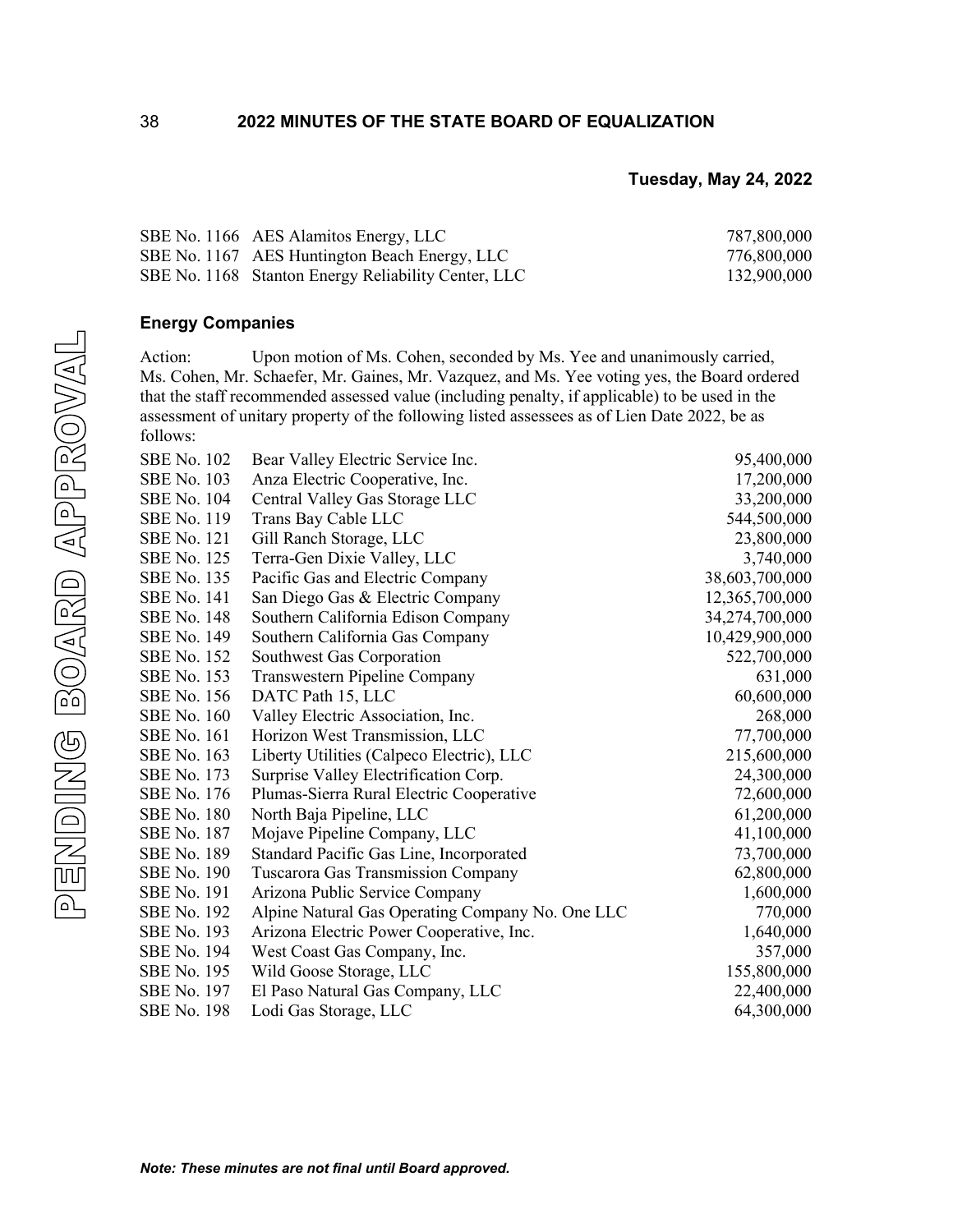39

# **Pipeline Companies**

Action: Upon motion of Ms. Cohen, seconded by Ms. Yee and unanimously carried, Ms. Cohen, Mr. Schaefer, Mr. Gaines, Mr. Vazquez, and Ms. Yee voting yes, the Board ordered that the staff recommended assessed value (including penalty, if applicable) to be used in the assessment of unitary property of the following listed assessees as of Lien Date 2022, be as follows:

| <b>SBE No. 402</b> | <b>CALNEV Pipe Line LLC</b>                 | 83,000,000  |
|--------------------|---------------------------------------------|-------------|
| <b>SBE No. 407</b> | Valero Refining Company - California        | 603,000     |
| <b>SBE No. 409</b> | Torrance Valley Pipeline Company, LLC       | 284,300,000 |
| <b>SBE No. 410</b> | Homestake Mining Company                    | 48,850      |
| <b>SBE No. 412</b> | Kings County Canal Company                  | 1,100,000   |
| <b>SBE No. 414</b> | Torrance Pipeline Company LLC               | 12,400,000  |
| <b>SBE No. 428</b> | <b>CPN Pipeline Company</b>                 | 21,300,000  |
| <b>SBE No. 429</b> | Chevron USA, Inc.                           | 92,900,000  |
| <b>SBE No. 435</b> | Natomas Central Mutual Water Company        | 144,100     |
| <b>SBE No. 461</b> | SFPP, L.P.                                  | 419,400,000 |
| SBE No. 462        | Tesoro Refining and Marketing Company, LLC  | 788,000     |
| <b>SBE No. 467</b> | Phillips 66 Company                         | 392,000     |
| <b>SBE No. 469</b> | San Ardo Pipeline Company                   | 6,750,000   |
| SBE No. 475        | Searles Valley Minerals Inc                 | 12,900,000  |
| <b>SBE No. 476</b> | Chevron USA, Inc.                           | 4,370,000   |
| <b>SBE No. 478</b> | California Gas Gathering, Inc.              | 196,900     |
| <b>SBE No. 480</b> | Phillips 66 Pipeline LLC                    | 62,700,000  |
| <b>SBE No. 486</b> | Pacific Pipeline System, LLC                | 28,700,000  |
| <b>SBE No. 489</b> | California Resources Production Corporation | 5,410,000   |
| <b>SBE No. 490</b> | Crimson California Pipeline L.P.            | 24,200,000  |
| <b>SBE No. 491</b> | <b>SMF</b> Pipeline                         | 6,730,000   |
| <b>SBE No. 492</b> | San Pablo Bay Pipeline Company LLC          | 59,300,000  |
| <b>SBE No. 493</b> | Cardinal Pipeline, LP                       | 2,180,000   |
| <b>SBE No. 494</b> | Zenith Energy West Coast Terminals LLC      | 13,900,000  |

# **Railroad Companies**

Action: Upon motion of Ms. Cohen, seconded by Ms. Yee and unanimously carried, Ms. Cohen, Mr. Schaefer, Mr. Gaines, Mr. Vazquez, and Ms. Yee voting yes, the Board ordered that the staff recommended assessed value (including penalty, if applicable) to be used in the assessment of unitary property of the following listed assessees as of Lien Date 2022, be as follows:

| SBE No. 802 Central Oregon & Pacific Railroad | 7,120,000  |
|-----------------------------------------------|------------|
| SBE No. 805 Goose Lake Railway, LLC           | 488,000    |
| SBE No. 808 West Isle Line, Inc.              | 125,000    |
| SBE No. 810 California Northern Railroad      | 33,600,000 |
| SBE No. 812 Ventura County Railroad           | 8,350,000  |
| SBE No. 813 Pacific Harbor Lines              | 12,800,000 |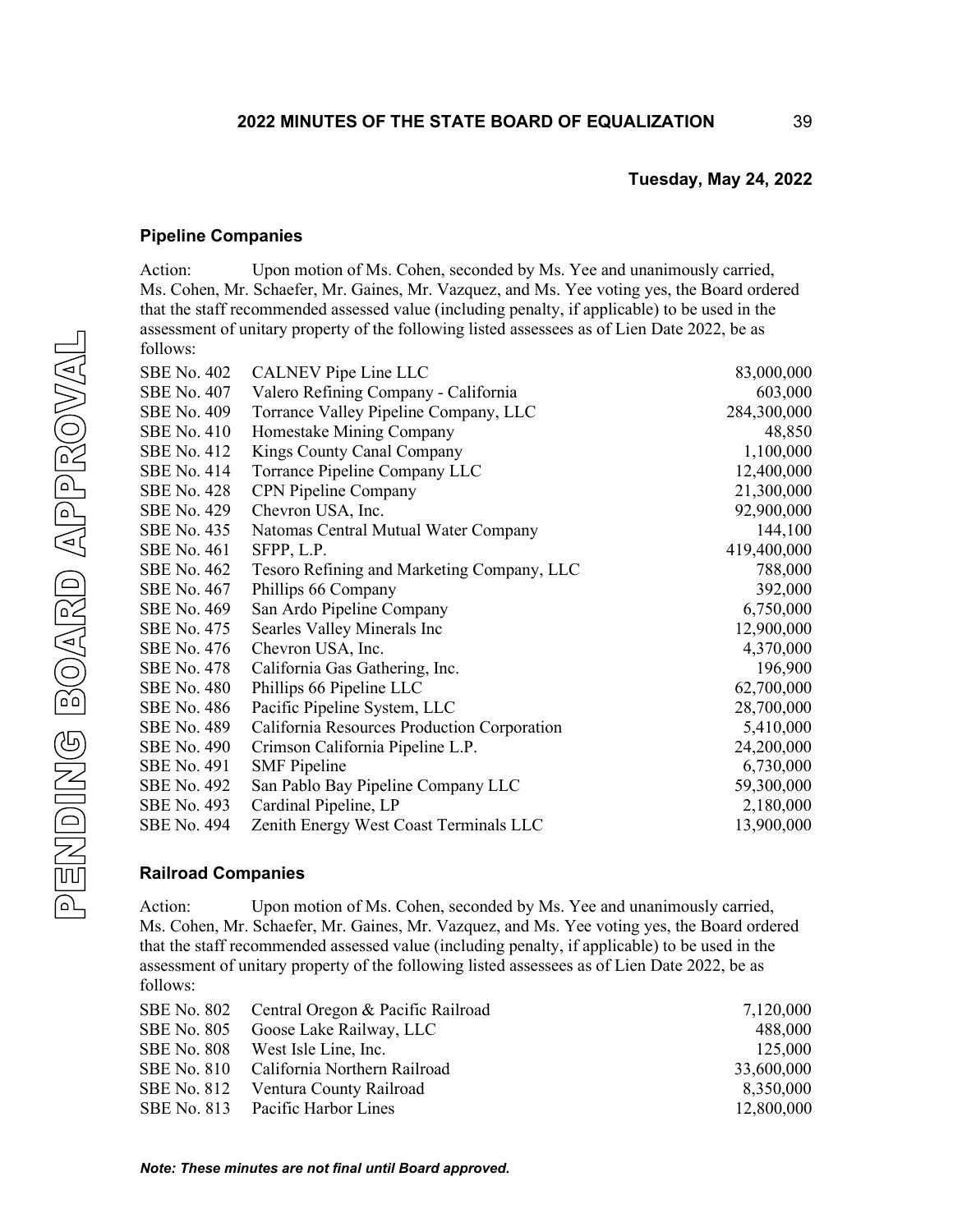| <b>SBE No. 815</b> | Mendocino Railway                             | 3,770,000     |
|--------------------|-----------------------------------------------|---------------|
| <b>SBE No. 817</b> | Tulare Valley Railroad                        | 555,000       |
| <b>SBE No. 818</b> | Central California Traction Company           | 10,131,000    |
| <b>SBE No. 822</b> | Pacific Sun Railroad, LLC                     | 227,000       |
| <b>SBE No. 824</b> | St. Paul & Pacific Railroad, LLC              | 210,000       |
| <b>SBE No. 826</b> | Sacramento Valley Railroad, LLC               | 5,670,000     |
| <b>SBE No. 827</b> | Northwestern Pacific Railroad Company         | 2,167,000     |
| <b>SBE No. 843</b> | Union Pacific Railroad Company                | 4,056,700,000 |
| <b>SBE No. 850</b> | Modesto & Empire Traction Company             | 56,600,000    |
| <b>SBE No. 857</b> | Richmond Pacific Railroad Corporation         | 2,990,000     |
| <b>SBE No. 861</b> | Quincy Railroad Company                       | 200,000       |
| <b>SBE No. 865</b> | San Diego & Imperial Valley Railroad Co. Inc. | 1,560,000     |
| <b>SBE No. 869</b> | Coast Belle Rail Corporation                  | 2,112,500     |
| <b>SBE No. 878</b> | Stockton Terminal and Eastern Railway         | 4,940,000     |
| <b>SBE No. 881</b> | San Francisco Bay Railway, LLC                | 4,565,000     |
| <b>SBE No. 882</b> | Trona Railway Company LLC                     | 16,300,000    |
| <b>SBE No. 883</b> | McCloud Railway Company                       | 259,000       |
| <b>SBE No. 889</b> | Yreka Railroad Company                        | 498,000       |
| <b>SBE No. 894</b> | Napa Valley Wine Train, LLC                   | 36,500,000    |
| <b>SBE No. 896</b> | Santa Cruz Big Trees & Pacific Railway Co.    | 2,431,000     |
| <b>SBE No. 897</b> | San Joaquin Valley Railroad Company           | 38,700,000    |
| <b>SBE No. 898</b> | Sierra Northern Railway                       | 10,900,000    |
| <b>SBE No. 899</b> | Arizona & California Railroad Company         | 6,170,000     |

# **Telecommunications Companies**

Action: Upon motion of Ms. Cohen, seconded by Ms. Yee and unanimously carried, Ms. Cohen, Mr. Schaefer, Mr. Gaines, Mr. Vazquez, and Ms. Yee voting yes, the Board ordered that the staff recommended assessed value (including penalty, if applicable) to be used in the assessment of unitary property of the following listed assessees as of Lien Date 2022, be as follows:

# *Local Exchange*

| <b>SBE No. 201</b> | Frontier California, Inc.                      | 1,842,400,000 |
|--------------------|------------------------------------------------|---------------|
| <b>SBE No. 202</b> | CenturyTel of Eastern Oregon, Inc.             | 17,100        |
| <b>SBE No. 203</b> | Frontier Communications of the Southwest, Inc. | 14,400,000    |
| <b>SBE No. 205</b> | The Ponderosa Telephone Company                | 33,600,000    |
| <b>SBE No. 209</b> | Pinnacles Telephone Co.                        | 2,710,000     |
| <b>SBE No. 210</b> | Calaveras Telephone Company                    | 11,900,000    |
| <b>SBE No. 228</b> | Ducor Telephone Company                        | 4,100,000     |
| <b>SBE No. 235</b> | Foresthill Telephone Co.                       | 16,720,000    |
| <b>SBE No. 239</b> | Hornitos Telephone Company                     | 1,830,000     |
| <b>SBE No. 240</b> | Happy Valley Telephone Company                 | 3,850,000     |
| <b>SBE No. 246</b> | Kerman Telephone Co.                           | 27,830,000    |
| <b>SBE</b> No. 279 | Pacific Bell Telephone Company                 | 4,844,700,000 |

40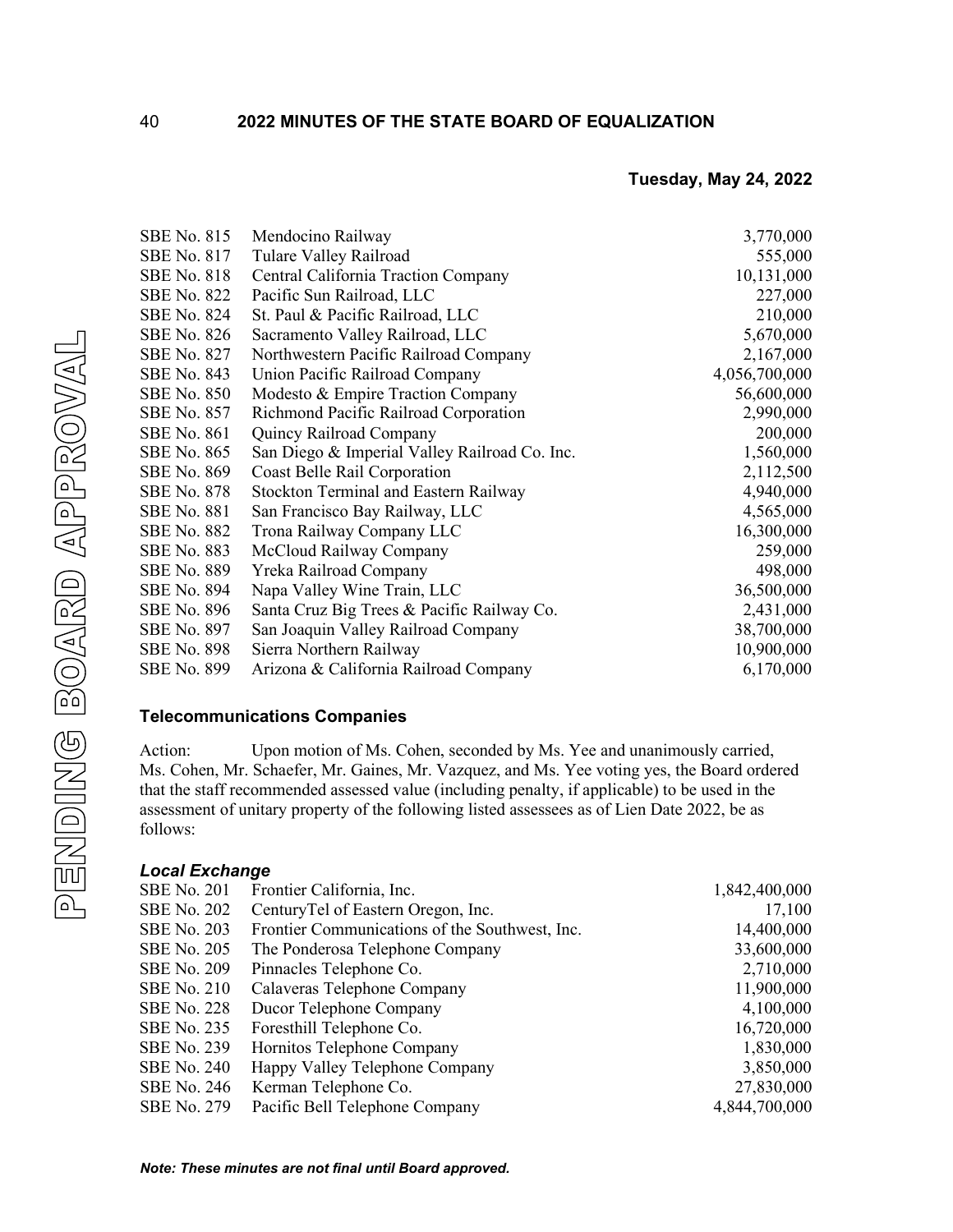# **2022 MINUTES OF THE STATE BOARD OF EQUALIZATION**

# **Tuesday, May 24, 2022**

41

| <b>SBE No. 284</b>      | Citizens Telecommunications Company of California, Inc.  | 101,300,000   |
|-------------------------|----------------------------------------------------------|---------------|
| <b>SBE No. 286</b>      | Sierra Telephone Company, Inc.                           | 66,600,000    |
| <b>SBE No. 294</b>      | Consolidated Communications of California Company        | 90,600,000    |
| <b>SBE No. 301</b>      | The Siskiyou Telephone Company                           | 74,700,000    |
| <b>SBE No. 327</b>      | Volcano Telephone Company                                | 39,700,000    |
| <b>SBE No. 328</b>      | Cal-Ore Telephone Co.                                    | 7,660,000     |
| <b>SBE No. 330</b>      | Winterhaven Telephone Company                            | 5,560,000     |
| <b>Wireless</b>         |                                                          |               |
|                         | SBE No. 2532 Los Angeles SMSA Ltd., Partnership          | 1,482,400,000 |
|                         | SBE No. 2552 Fresno MSA Limited Partnership              | 142,400,000   |
|                         | SBE No. 2559 Cellco Partnership                          | 1,781,000,000 |
|                         | SBE No. 2606 AT&T Mobility LLC                           | 2,834,500,000 |
|                         | SBE No. 2658 Intouch America, Inc.                       | 18,590        |
|                         | SBE No. 2669 California RSA #4 Partnership               | 17,200,000    |
|                         | SBE No. 2671 California Rural Service Area #1, Inc.      | 38,800,000    |
|                         | SBE No. 2681 Everything Wireless, LLC                    | 66,000        |
| SBE No. 2720            | Sprint Spectrum LP                                       | 185,000,000   |
| SBE No. 2748            | T-Mobile West, LLC                                       | 2,687,800,000 |
|                         | SBE No. 2760 Fisher Wireless Services, Inc.              | 1,060,000     |
| <b>SBE No. 2772</b>     | Globalstar USA, LLC                                      | 973,000       |
|                         | SBE No. 2780 i-wireless, LLC                             | 3,900         |
|                         | SBE No. 2784 Best Buy Health, Inc.                       | 13,600,000    |
| SBE No. 2790 UVNV, Inc. |                                                          | 1,410,000     |
|                         | SBE No. 2798 Mobile Net Posa, Inc.                       | 4,840         |
|                         | SBE No. 2801 Google North America Inc.                   | 3,070,000     |
|                         | SBE No. 2804 Comcast OTR1, LLC                           | 77,800        |
|                         | SBE No. 2806 STS Media, Inc.                             | 19,625        |
| SBE No. 2807            | China Unicom (Americas) Operations, Ltd                  | 3,440,000     |
| <b>SBE No. 2808</b>     | ATC Outdoor DAS, LLC                                     | 3,440,000     |
| <b>SBE No. 2810</b>     | Marconi Wireless Holdings, LLC                           | 5,170         |
| SBE No. 2811            | <b>DISH Wireless LLC</b>                                 | 27,300,000    |
| <b>SBE No. 3002</b>     | American Messaging Services, LLC                         | 170,000       |
|                         | SBE No. 3039 Fresno Mobile Radio, Inc.                   | 179,000       |
| SBE No. 3430            | Spok, Inc.                                               | 611,000       |
| Interexchange           |                                                          |               |
|                         | SBE No. 2014 Sprint Communications Company, L.P.         | 128,700,000   |
|                         | SBE No. 2099 Smart City Networks LP                      | 3,380,000     |
|                         | SBE No. 2274 MCI Communications Services, Inc.           | 426,200,000   |
|                         | SBE No. 2310 AT&T Communications                         | 423,800,000   |
|                         | SBE No. 2366 Value-Added Communications, Inc.            | 3,200         |
|                         | SBE No. 2372 MCI Metro Access Transmission Services Corp | 1,024,300,000 |
|                         | SBE No. 2416 NOS Communications, Inc.                    | 171,000       |
|                         | SBE No. 2437 Dialink Corporation                         | 13,700        |

PENDING BOARD APPROVAL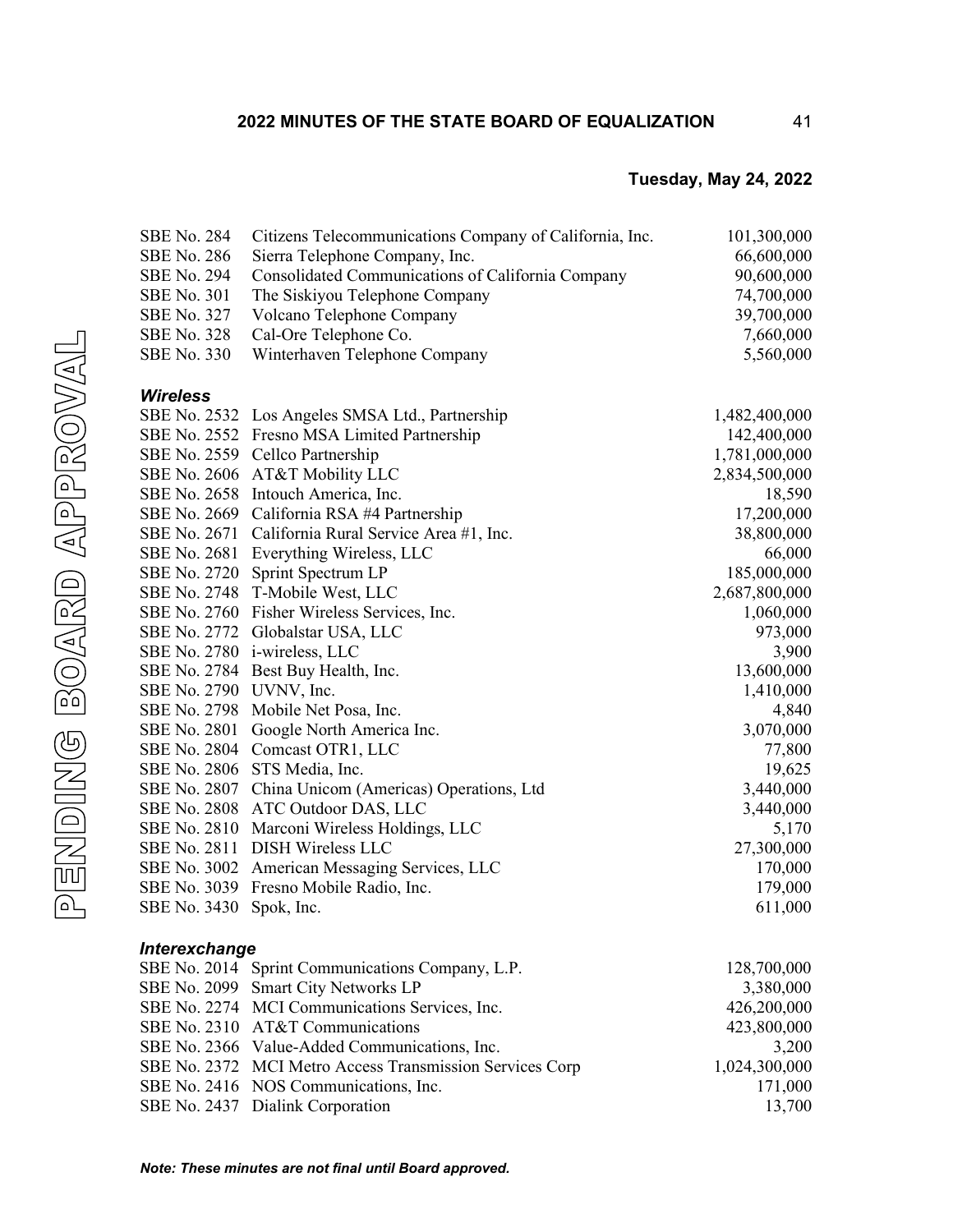|                           | SBE No. 2463 Centurylink Communications, LLC                       | 772,000,000 |
|---------------------------|--------------------------------------------------------------------|-------------|
|                           | SBE No. 2470 CBTS Technology Solutions LLC                         | 70,100      |
|                           | SBE No. 7503 Verizon Select Services, Inc.                         | 7,900       |
|                           | SBE No. 7512 Frontier Communications of America, Inc.              | 26,500,000  |
|                           | SBE No. 7516 Cybernet Communications Inc.                          | 283,750     |
|                           | SBE No. 7580 Securus Technologies, Inc.                            | 3,130,000   |
|                           | SBE No. 7621 SES Americom Inc.                                     | 2,130,000   |
|                           | SBE No. 7638 Integrated Telemanagement Services, Inc.              | 2,400       |
|                           | SBE No. 7640 Cox California Telcom, LLC                            | 27,300,000  |
|                           | SBE No. 7690 CCT Telecommunications, Inc.                          | 285,000     |
|                           | SBE No. 7707 Consolidated Communications Enterprise Services, Inc. | 64,300,000  |
|                           | SBE No. 7732 NTT America, Inc.                                     | 15,200,000  |
|                           | SBE No. 7757 U.S. TelePacific Corp.                                | 124,200,000 |
|                           | SBE No. 7758 BT Americas Inc.                                      | 2,150,000   |
|                           | SBE No. 7766 KDDI America, Inc.                                    | 5,010,000   |
|                           | SBE No. 7778 Zayo Group, LLC                                       | 473,700,000 |
|                           | SBE No. 7781 KT America, Inc.                                      | 5,400       |
|                           | SBE No. 7792 Point To Point, Inc.                                  | 649,000     |
|                           | SBE No. 7800 Earthlink Business, LLC                               | 383,000     |
|                           | SBE No. 7811 Public Communications Services, Inc.                  | 17,500      |
|                           | SBE No. 7814 PAETEC Communications, Inc.                           | 1,650,000   |
|                           | SBE No. 7832 Astound Broadband LLC                                 | 65,200,000  |
|                           | SBE No. 7845 San Carlos Telecom, Inc.                              | 19,470      |
|                           | SBE No. 7852 Telstra Incorporated                                  | 7,580,000   |
|                           | SBE No. 7866 Claro Enterprise Solutions, LLC                       | 1,910,000   |
|                           | SBE No. 7871 Verizon Online LLC                                    | 13,700      |
|                           | SBE No. 7894 Ponderosa Cablevision                                 | 1,830,000   |
|                           | SBE No. 7902 ANPI Business, LLC                                    | 11,100      |
|                           | SBE No. 7913 VCOM Solutions, Inc.                                  | 141,000     |
|                           | SBE No. 7914 McLeodUSA Telecommunications Services, Inc.           | 4,320,000   |
|                           | SBE No. 7916 Peak Communications, Inc.                             | 3,740       |
|                           | SBE No. 7934 Telecom House Inc.                                    | 169,400     |
| SBE No. 7948 Comsat, Inc. |                                                                    | 3,751,000   |
|                           | SBE No. 7953 Openpop.com, Inc.                                     | 9,900       |
|                           | SBE No. 7955 Enhanced Communications Network, Inc.                 | 26,300      |
|                           | SBE No. 7956 Telespan Communications, LLC                          | 110,000     |
|                           | SBE No. 7959 Airespring, Inc.                                      | 940,000     |
|                           | SBE No. 7960 CallTower, Inc.                                       | 208,000     |
|                           | SBE No. 7985 inContact, Inc.                                       | 3,211,000   |
| SBE No. 7988              | Global Tel*Link Corporation                                        | 11,000,000  |
| SBE No. 7990              | ComNet(USA) LLC                                                    | 31,200      |
| SBE No. 7994              | Utility Telecom Group, LLC                                         | 1,690,000   |
| SBE No. 7997              | <b>Edison Carrier Solutions</b>                                    | 157,300,000 |
|                           | SBE No. 7998 Norcast Communications Corporation                    | 115,500     |
|                           | SBE No. 7999 Purple Communications Inc.                            | 2,552,000   |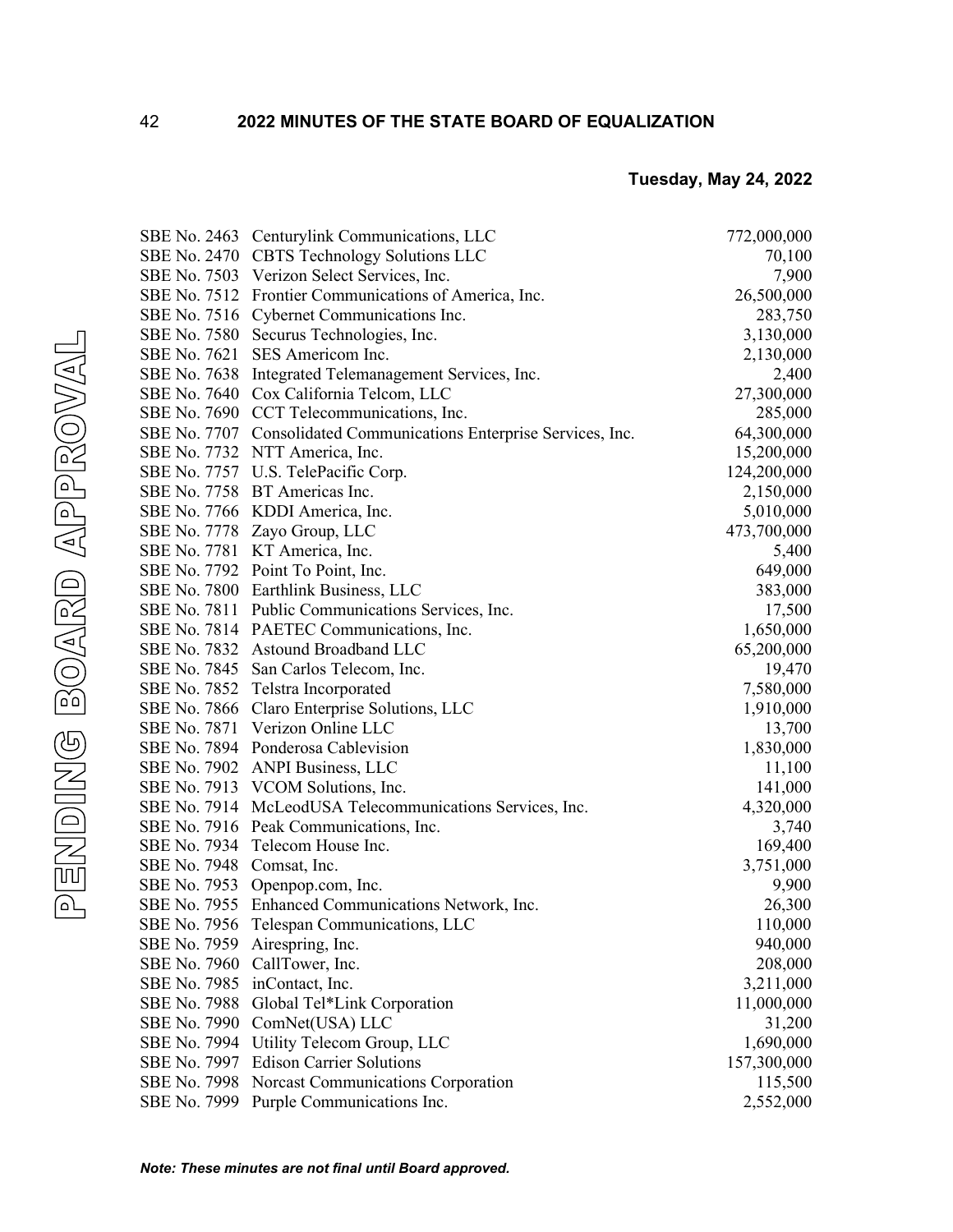|                          | SBE No. 8002 Neutral Tandem - California, LLC                 | 2,250,000   |
|--------------------------|---------------------------------------------------------------|-------------|
|                          | SBE No. 8004 Greenfield Communications, Inc.                  | 67,210      |
|                          | SBE No. 8005 Vodafone US Inc.                                 | 1,910,000   |
|                          | SBE No. 8010 A+ Wireless, Inc.                                | 6,800       |
|                          | SBE No. 8015 China Telecom (Americas) Corporation             | 17,200,000  |
|                          | SBE No. 8027 Blue Casa LLC                                    | 15,400      |
|                          | SBE No. 8029 IPC Network Services, Inc.                       | 34,900      |
|                          | SBE No. 8031 Backbone Communications, Inc.                    | 185,000     |
|                          | SBE No. 8035 Access One, Inc.                                 | 18,300      |
| SBE No. 8042 Paxio, Inc. |                                                               | 4,994,000   |
|                          | SBE No. 8046 Intrado Communications LLC                       | 232,000     |
|                          | SBE No. 8049 Fusion Communications, LLC                       | 348,000     |
|                          | SBE No. 8051 Intelletrace, Inc.                               | 91,900      |
|                          | SBE No. 8057 Vertex Telecom, Inc.                             | 256,300     |
| SBE No. 8061             | Spectrum Advanced Services, LLC                               | 25,600,000  |
|                          | SBE No. 8063 Time Warner Cable Information Services (CA), LLC | 56,000,000  |
|                          | SBE No. 8071 Verizon Long Distance LLC                        | 47,800      |
|                          | SBE No. 8074 Silv Communication, Inc.                         | 60,375      |
|                          | SBE No. 8076 OPEX Communications, Inc.                        | 17,000      |
|                          | SBE No. 8079 Cal-Ore Communications, Inc.                     | 4,260,000   |
|                          | SBE No. 8080 Ymax Communications Corporation                  | 2,300       |
|                          | SBE No. 8081 Sonic Telecom, LLC                               | 120,900,000 |
|                          | SBE No. 8082 WTI Communications, Inc.                         | 3,850       |
| SBE No. 8086             | ANPI, LLC                                                     | 3,800       |
|                          | SBE No. 8089 Conterra Ultra Broadband LLC                     | 15,400,000  |
|                          | SBE No. 8090 Telecommunication Systems, Inc.                  | 681,000     |
|                          | SBE No. 8091 Roadway Communications, Inc.                     | 4,500       |
|                          | SBE No. 8093 Extenet Systems (California) LLC                 | 262,900,000 |
|                          | SBE No. 8099 Race Telecommunications, LLC                     | 81,100,000  |
|                          | SBE No. 8101 FastBlue Communications, Inc.                    | 44,660      |
|                          | SBE No. 8106 Raw Bandwidth Telecom, Inc.                      | 34,100      |
|                          | SBE No. 8109 Peerless Network of California, LLC              | 509,300     |
|                          | SBE No. 8112 Mosaic Networx, LLC                              | 9,130       |
|                          | SBE No. 8113 GoDaddy.com                                      | 1,830,000   |
|                          | SBE No. 8115 & TV Communications, Inc.                        | 41,800      |
|                          | SBE No. 8116 PC Landing Corp.                                 | 9,870,000   |
|                          | SBE No. 8118 IntelePeer Cloud Communications, LLC             | 32,900      |
|                          | SBE No. 8120 TELUS Communications (U.S.) Inc.                 | 74,200      |
|                          | SBE No. 8122 Bandwidth.com CLEC, LLC                          | 1,770,000   |
|                          | SBE No. 8126 Broadview Networks, Inc.                         | 3,200       |
|                          | SBE No. 8128 Talton Communications, Inc.                      | 30,800      |
|                          | SBE No. 8129 Wide Voice, LLC                                  | 12,800      |
| SBE No. 8131             | Pacific Lightwave, Inc.                                       | 182,500     |
| SBE No. 8133             | Bestel USA, Inc.                                              | 7,600       |
|                          | SBE No. 8136 Plumas Sierra Telecommunications                 | 16,800,000  |

43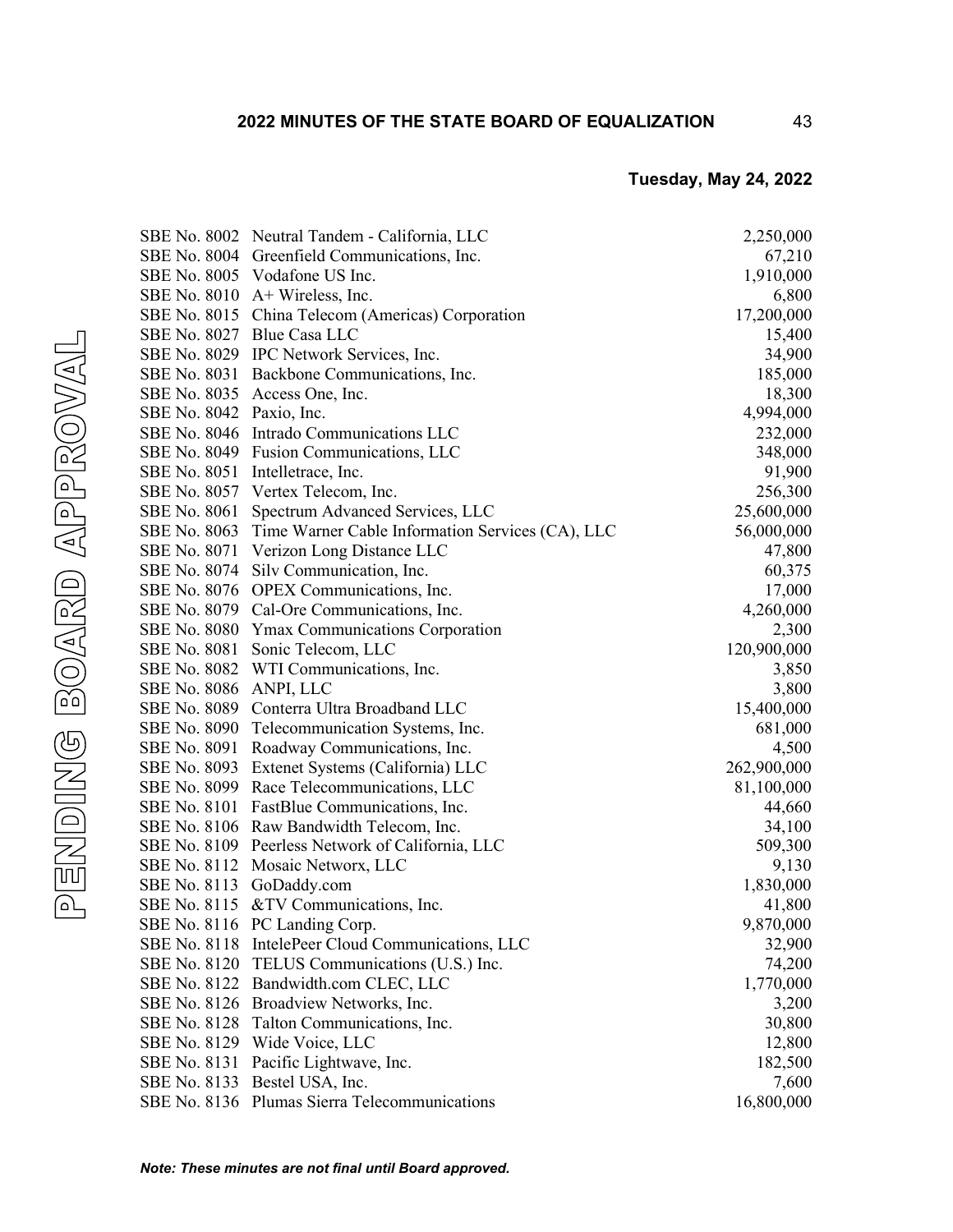|                            | SBE No. 8137 SnowCrest Telephone, Inc.              | 55,440      |
|----------------------------|-----------------------------------------------------|-------------|
|                            | SBE No. 8139 California Broadband Cooperative, Inc. | 17,500,000  |
|                            | SBE No. 8141 CENIC Broadband Initiatives LLC        | 6,100       |
| SBE No. 8142 Dsi-Iti, LLC  |                                                     | 4,500       |
|                            | SBE No. 8143 GTT Americas, LLC                      | 6,853,000   |
|                            | SBE No. 8144 GC Pivotal, LLC                        | 8,096,000   |
|                            | SBE No. 8146 Splice Communications, Inc.            | 10,900      |
|                            | SBE No. 8148 Digital West Networks, Inc.            | 6,420,000   |
| SBE No. 8151 CVIN, LLC     |                                                     | 68,900,000  |
|                            | SBE No. 8152 Broadband Dynamics, LLC                | 2,000       |
|                            | SBE No. 8153 Advanced Technology Distributors, Inc. | 59,900      |
|                            | SBE No. 8154 Network Innovations, Inc.              | 108,350     |
|                            | SBE No. 8155 Time Warner Cable Business LLC         | 394,000     |
|                            | SBE No. 8156 Medallion Telecom Inc.                 | 102,000     |
| SBE No. 8158 RCLEC, Inc.   |                                                     | 126,000     |
|                            | SBE No. 8160 Vodex Communications Corporation       | 2,900       |
|                            | SBE No. 8161 Public Interest Telecom of California  | 106,000     |
|                            | SBE No. 8162 GetGo Communications LLC               | 33,000      |
|                            | SBE No. 8164 NetFortris Acquisition Co., Inc.       | 1,040,000   |
|                            | SBE No. 8167 Inyo Networks, Inc.                    | 2,530,000   |
|                            | SBE No. 8169 Crown Castle Fiber, LLC                | 824,800,000 |
|                            | SBE No. 8171 LIT San Leandro LLC                    | 8,300       |
|                            | SBE No. 8172 Cebridge Telecom CA LLC                | 224,000     |
|                            | SBE No. 8174 ACN Communications Services, LLC       | 4,840       |
|                            | SBE No. 8175 Granite Telecommunications, LLC        | 291,000     |
|                            | SBE No. 8176 Pay Tel Communications, Inc.           | 22,660      |
| SBE No. 8178 Onvoy, LLC    |                                                     | 22,600      |
| SBE No. 8180 Karuk Tribe   |                                                     | 107,360     |
| SBE No. 8181 Five9, Inc    |                                                     | 25,700,000  |
|                            | SBE No. 8182 Ultimate Internet Access, Inc.         | 4,330,000   |
|                            | SBE No. 8184 Digital Transportation Corp.           | 6,400       |
|                            | SBE No. 8185 Webpass Telecommunications, LLC        | 1,600,000   |
| SBE No. 8187 Fusion, LLC   |                                                     | 826,000     |
|                            | SBE No. 8188 LightSpeed Networks, Inc.              | 3,050,000   |
|                            | SBE No. 8189 OACYS Technology                       | 2,430,000   |
|                            | SBE No. 8190 Sage Communications, Inc.              | 9,460       |
|                            | SBE No. 8191 Windstream KDL, Inc.                   | 696,000     |
| SBE No. 8193 UniVoip, Inc. |                                                     | 742,500     |
|                            | SBE No. 8194 IT Management Corporation              | 53,700      |
|                            | SBE No. 8195 Anza Electric Cooperative, Inc.        | 12,000,000  |
| SBE No. 8198 IFN.com, Inc. |                                                     | 1,020,000   |
| SBE No. 8199               | Fireline Network Solutions, Inc.                    | 2,706,000   |
| <b>SBE No. 8200</b>        | Magna <sub>5</sub> LLC                              | 92,500      |
| <b>SBE No. 8202</b>        | California Internet, L.P.                           | 30,300,000  |
| SBE No. 8203               | Tekify Fiber, LLC                                   | 777,000     |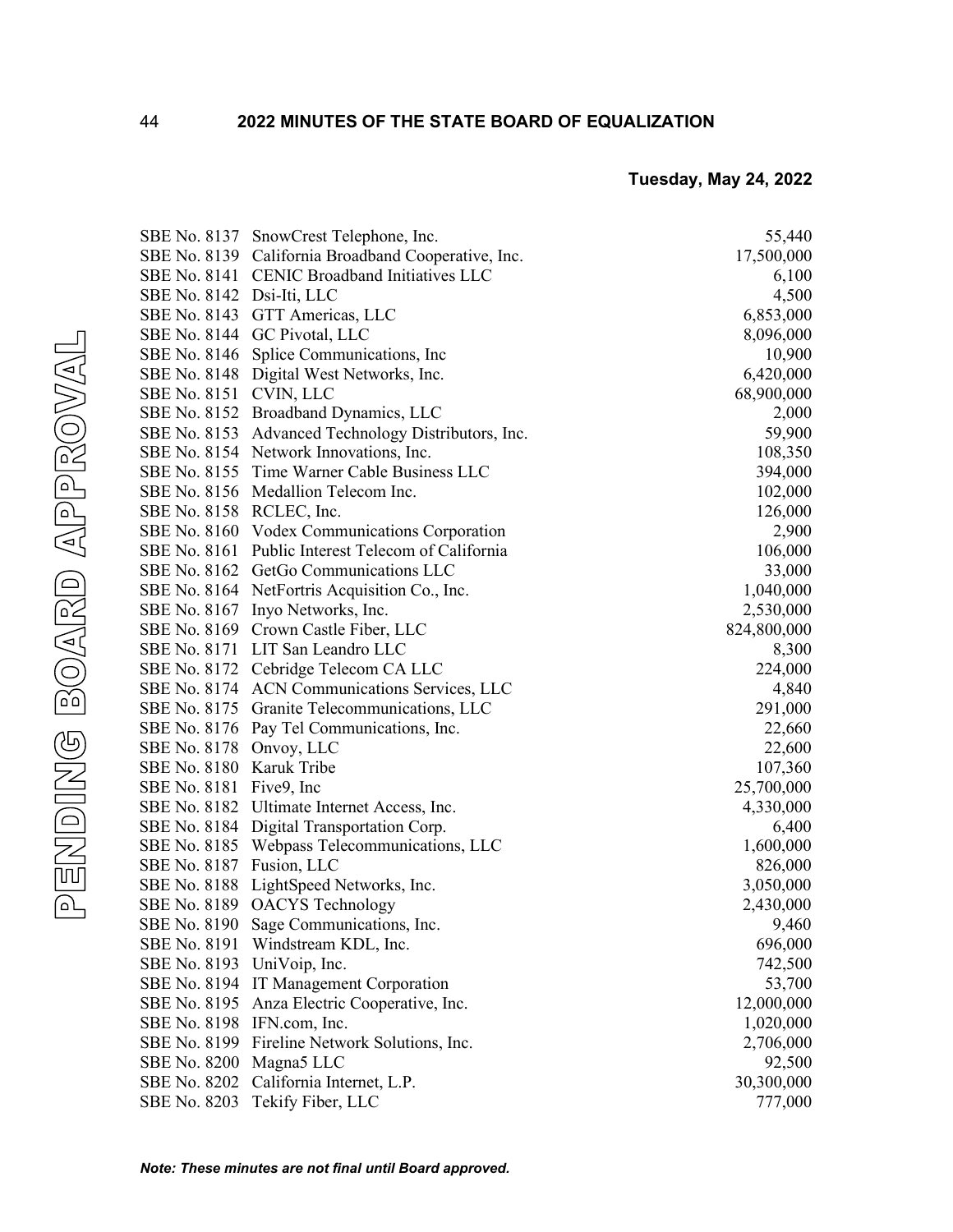|                             | SBE No. 8204 Velocity The Greatest Phone Company Ever, Inc. | 113,000    |
|-----------------------------|-------------------------------------------------------------|------------|
| SBE No. 8207 Call One Inc.  |                                                             | 6,160      |
|                             | SBE No. 8208 Atherton Fiber, LLC                            | 6,560,000  |
|                             | SBE No. 8209 Sun Microwave, Inc.                            | 116,000    |
|                             | SBE No. 8211 Synergem Technologies, Inc.                    | 214,500    |
|                             | SBE No. 8212 Ridge Communications, Inc.                     | 417,000    |
|                             | SBE No. 8213 Bandwidth IG, LLC                              | 48,900,000 |
|                             | SBE No. 8214 LCB Communications, LLC                        | 602,800    |
|                             | SBE No. 8215 Bullseye Telecom, Inc.                         | 119,000    |
| SBE No. 8217 Netly, LLC     |                                                             | 22,000,000 |
|                             | SBE No. 8218 Intermountain Infrastructure Group, LLC        | 12,000,000 |
|                             | SBE No. 8219 Jive Communications, Inc.                      | 22,300     |
| SBE No. 8220 CallFire, Inc. |                                                             | 331,100    |
|                             | SBE No. 8221 OpenFiber, Inc.                                | 13,860     |
| SBE No. 8222 EcoVate, Inc.  |                                                             | 16,060     |
|                             | SBE No. 8224 Hudson Fiber Network Inc.                      | 235,000    |
|                             | SBE No. 8225 American Dark Fiber, LLC                       | 5,080,000  |
| SBE No. 8226 AMCS, LLC      |                                                             | 1,620,000  |
| SBE No. 8227 Open5G Inc.    |                                                             | 14,500     |
|                             | SBE No. 8228 Vero Fiber Networks, LLC                       | 9,340,000  |
|                             | SBE No. 8229 SES Engineering (U.S.) Inc.                    | 2,440,000  |
|                             | SBE No. 8230 Varcomm Broadband, Inc.                        | 508,000    |
|                             | SBE No. 8231 NGA 911, LLC                                   | 2,420,000  |
|                             | SBE No. 8232 Viski Global, LLC                              | 74,910     |

45

Mr. Gaines stated that he would not participate in the State Assessed Properties Value Setting for the following assessees: SBE No. 106, PacifiCorp; SBE No. 146, Sierra Pacific Power Company; SBE No. 188, Kern River Gas Transmission Company; and SBE No. 804, BNSF Railway Company*,* in accordance with Government Code, section 87105, and left the Boardroom.

# **Energy Companies (Continued)**

Action: Upon motion of Ms. Cohen, seconded by Ms. Yee and unanimously carried, Ms. Cohen, Mr. Schaefer, Mr. Vazquez, and Ms. Yee voting yes, Mr. Gaines absent and not participating, the Board ordered that the staff recommended assessed value to be used in the assessment of unitary property of the following listed assessees as of Lien Date 2022, be as follows:

| SBE No. 106 PacifiCorp |                                                 | 322,500,000 |
|------------------------|-------------------------------------------------|-------------|
|                        | SBE No. 146 Sierra Pacific Power Company        | 76,500,000  |
|                        | SBE No. 188 Kern River Gas Transmission Company | 158,700,000 |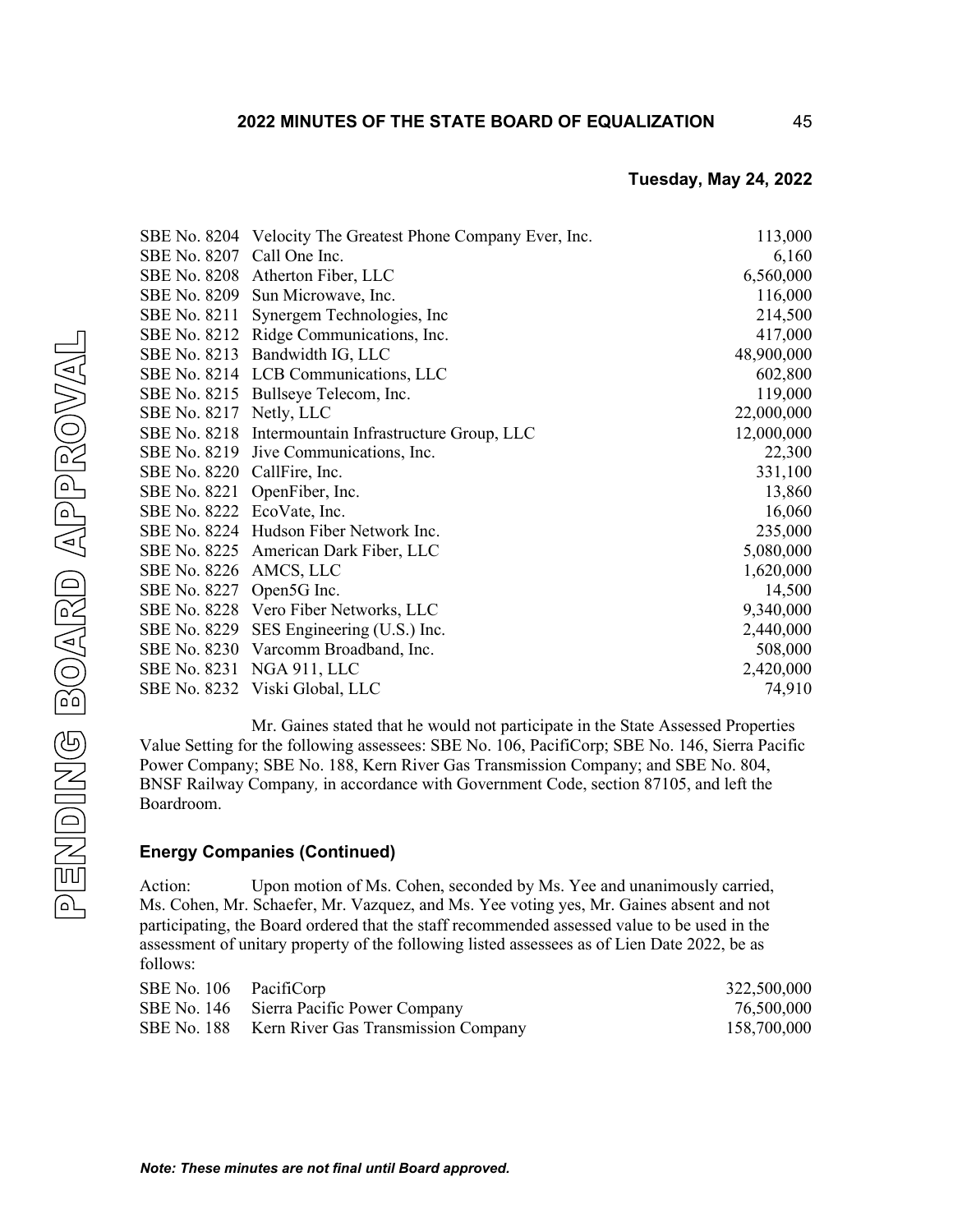# **Railroad Companies (Continued)**

46

Action: Upon motion of Ms. Cohen, seconded by Ms. Yee and unanimously carried, Ms. Cohen, Mr. Schaefer, Mr. Vazquez, and Ms. Yee voting yes, Mr. Gaines absent and not participating, the Board ordered that the staff recommended assessed value to be used in the assessment of unitary property of the following listed assessee as of Lien Date 2022, be as follows:

SBE No. 804 BNSF Railway Company 3,235,400,000

Mr. Gaines returned to the Boardroom.

Ms. Yee introduced Anthony Epolite, Deputy Controller for Tax Policy.

Ms. Yee left the Boardroom and Mr. Epolite entered on behalf of Ms. Yee in accordance with Government Code, section 7.9.

# **BOARD MEMBER REQUESTED MATTERS: BOARD MEMBER INITIATIVES**

# **University of Southern California (USC) Sol Price School of Public Policy Collaborative Project Presentation (Mr. Gaines / Mr. Schaefer)**

Mr. Gaines and Mr. Schaefer made introductory remarks regarding a report out from the USC Sol Price School of Public Policy student team on their assessment and recommendations to the Board on proactively implementing a key component of Goal 4, Agency-Wide Branding Campaign, of the Board Members' Strategic Plan.

The student team presented their key findings and recommended three-year branding strategy and implementation plan:

1. Create a toolkit that centralizes messaging and provides guidance with tailorable strategies. This was a recurring best practice identified in both the interviews and the case studies that may ensure unified messaging and communication practices to provide an equitable experience for internal and external stakeholders.

2. Standardize roles and titles across districts to simplify the organizational structure across districts and increase collaborative efforts. Town Halls during the early stages of the COVID-19 pandemic were positive examples of the benefits achievable through cross-district collaboration and information sharing.

3. Develop BOE resources and materials that apply to both expert and non-expert audiences. The BOE handles the administration and oversight of complex tax programs. Public documents and communications would benefit from non-expert language and images.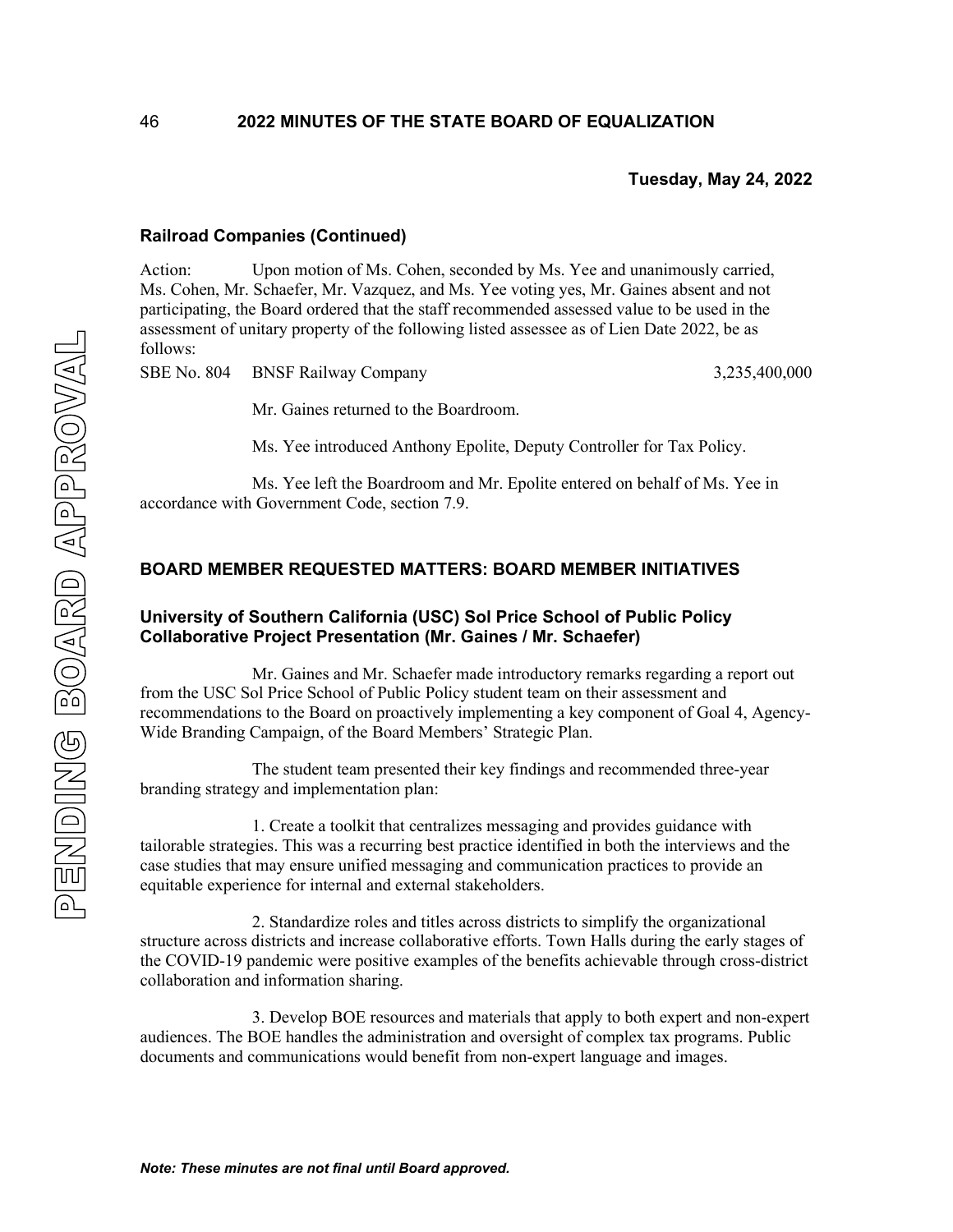# **2022 MINUTES OF THE STATE BOARD OF EQUALIZATION**

#### **Tuesday, May 24, 2022**

Speakers: Ebony Jeffries, Master of Public Administration Student Consultant Team Member, USC Sol Price School of Public Policy Sarah Clair, Master of Public Administration Student Consultant Team Member, USC Sol Price School of Public Policy Lois M. Takahashi, Houston Flournoy Professor of State Government, and Director, USC Sol Price School of Public Policy in Sacramento Mr. Gaines referenced the flyer invitation to the 2022 Taxpayers' Bill of Rights Hearing, which will be held in Sacramento on August 30, 2022 [\(Exhibit 5.1\)](https://www.boe.ca.gov/meetings/pdf/2022/052422-L2a-pub317-BOE.PDF). Exhibits to these minutes are incorporated by reference. The Board recessed at 12:09 p.m. and reconvened at 12:45 p.m. with Ms. Cohen, Mr. Schaefer, Mr. Gaines, Mr. Vazquez, and Mr. Epolite present. **ADMINISTRATIVE SESSION Administrative Matters, Consent** With respect to the Administrative Matters, Consent Agenda, upon motion of Mr. Vazquez, seconded by Mr. Schaefer and unanimously carried, Ms. Cohen, Mr. Schaefer, Mr. Gaines, Mr. Vazquez, and Mr. Epolite voting yes, the Board made the following order: Action: Adopt the Board Meeting Minutes of April 26, 2022. With respect to the Administrative Matters, Consent Agenda, upon motion of Mr. Vazquez, seconded by Mr. Gaines and unanimously carried, Ms. Cohen, Mr. Schaefer, Mr. Gaines, Mr. Vazquez, and Mr. Epolite voting yes, the Board made the following order:

Action: Adopt property tax forms for Proposition 19 to go into effect immediately (BOE-19-B, BOE-19-C, BOE-19-D, BOE-19-DC, BOE-19-G, BOE-19-P, BOE-19-V, BOE-58-AH, and BOE-58-G, and adopt revisions to forms for 2023 lien date (BOE-260A, BOE-260B, BOE-262AH, BOE-263, BOE-263-B, BOE-263-C, BOE-264-AH, BOE-265, BOE-267-A, BOE-267- SNT, BOE-268-A, BOE-268-B, BOE-269-AH, BOE-305-AH, BOE-502-A, and BOE-502-AH) as recommended by staff.

### **Executive Director's Report**

Yvette M. Stowers, Executive Director, provided a report regarding the status of pending and upcoming organizational issues, including an update on the feasibility of BOE implementing a website translation functionality, and notes on upcoming meetings and events. Ms. Stowers reported that staff is currently translating the Proposition 19 fact sheet to the Spanish language and will translate Taxpayers' Rights Advocate information sheets to the Spanish and Chinese languages next, followed by other publications.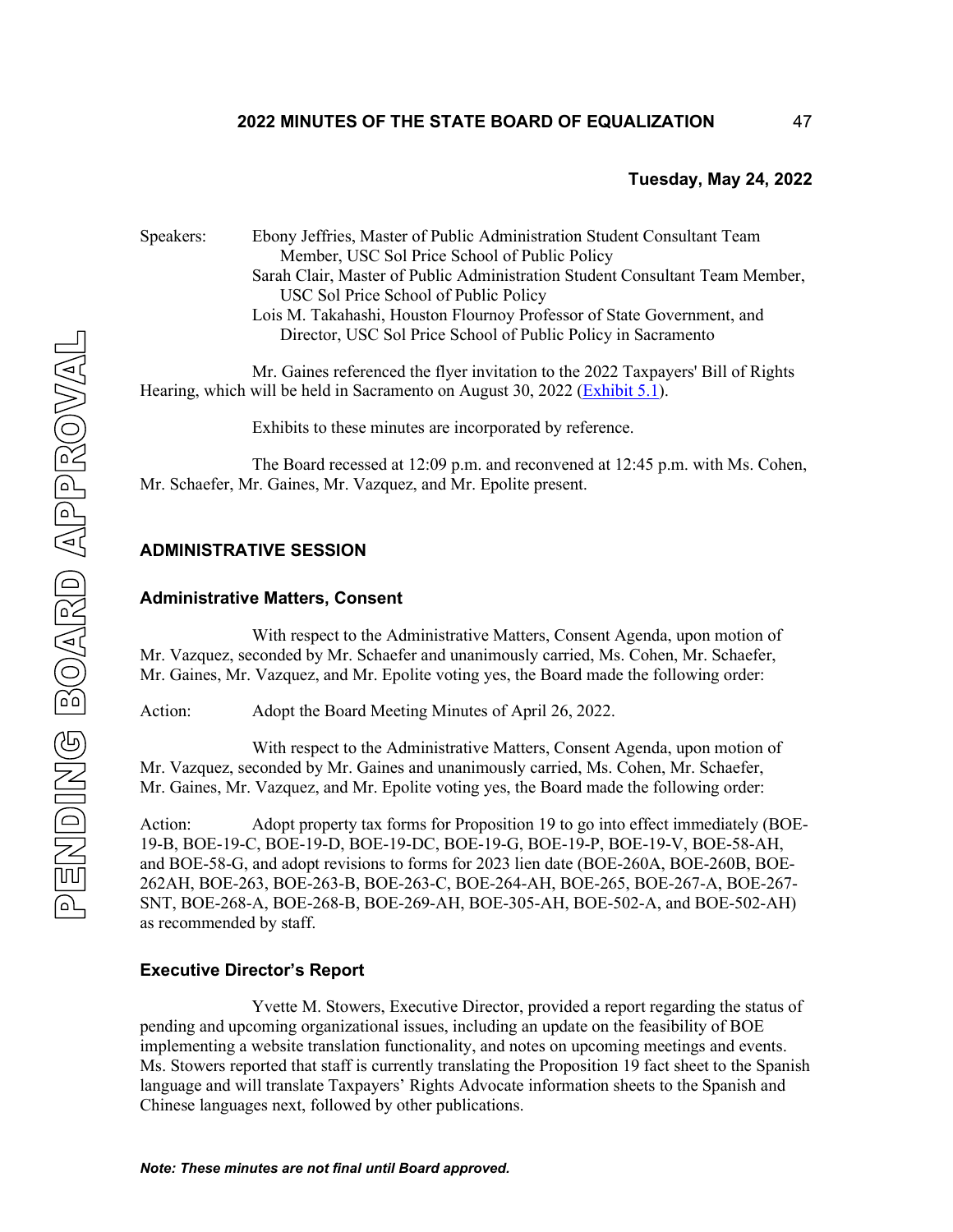Yvette M. Stowers, Executive Director, provided a report confirming her approval for the extension of time for the Counties of Mariposa, Mendocino, and Trinity to complete and submit the Local Assessment Roll, pursuant to Revenue and Taxation Code, section 155.

Lisa Renati, Chief Deputy Director, provided a report on the status of operational priorities, including budget, workforce capacity, business continuity plan, and the now-fully implemented updated telework policy.

Lisa Renati, Chief Deputy Director, reported that the agency projects related to the implementation and action plan for Proposition 19 are progressing as expected. Ms. Renati reported an approximate 326,400 unique external page views of the BOE's Proposition 19 information website since its launch in November 2020, which includes 11,000 additional unique external page views since the last report in April 2022.

### **Property Tax Deputy Director's Report**

David Yeung, Deputy Director, Property Tax Department, provided a report on the status of pending and upcoming projects, activities, and departmental issues, including the Property Tax Department's Proposition 19 implementation actions and guidance, the status of Property Tax Rules 462.520 and 462.540, updated forms adopted by the Board earlier in the day, continued inquiries from stakeholders (taxpayers, County Assessors, and other interested parties), and updates to the BOE's Proposition 19 website.

Glenna Schultz, Principal Property Appraiser, County-Assessed Properties Division (CAPD), provided a report of the new Letters to Assessors issued since the last Board Meeting. Ms. Schultz reported that staff provided to date nine virtual classes and trained 271 students in 2022. Ms. Schultz also reviewed recent activities and plan for the Appraisal Training and Certification Program. The Training and Certification Section plans to hold a 3-hour workshop on mineral properties and another on taxable possessory interests in the near future.

Holly Cooper, Principal Property Appraiser, CAPD, provided a report on Assessment Practices Surveys, including those completed in 2022 to date and that there are 11 other counties in progress. Ms. Cooper outlined the Assessment Practices Surveys hybrid plan for cost improvement.

Michelle Cruz, Principal Property Appraiser, State-Assessed Properties Division (SAPD), reported on the next steps for the Board-adopted state assessee values in preparation for the Board roll, and information on the private railroad car appraisals.

Lauren Keach, Principal Property Appraiser, CAPD, provided the status of the Welfare Exemption Process Improvement Project.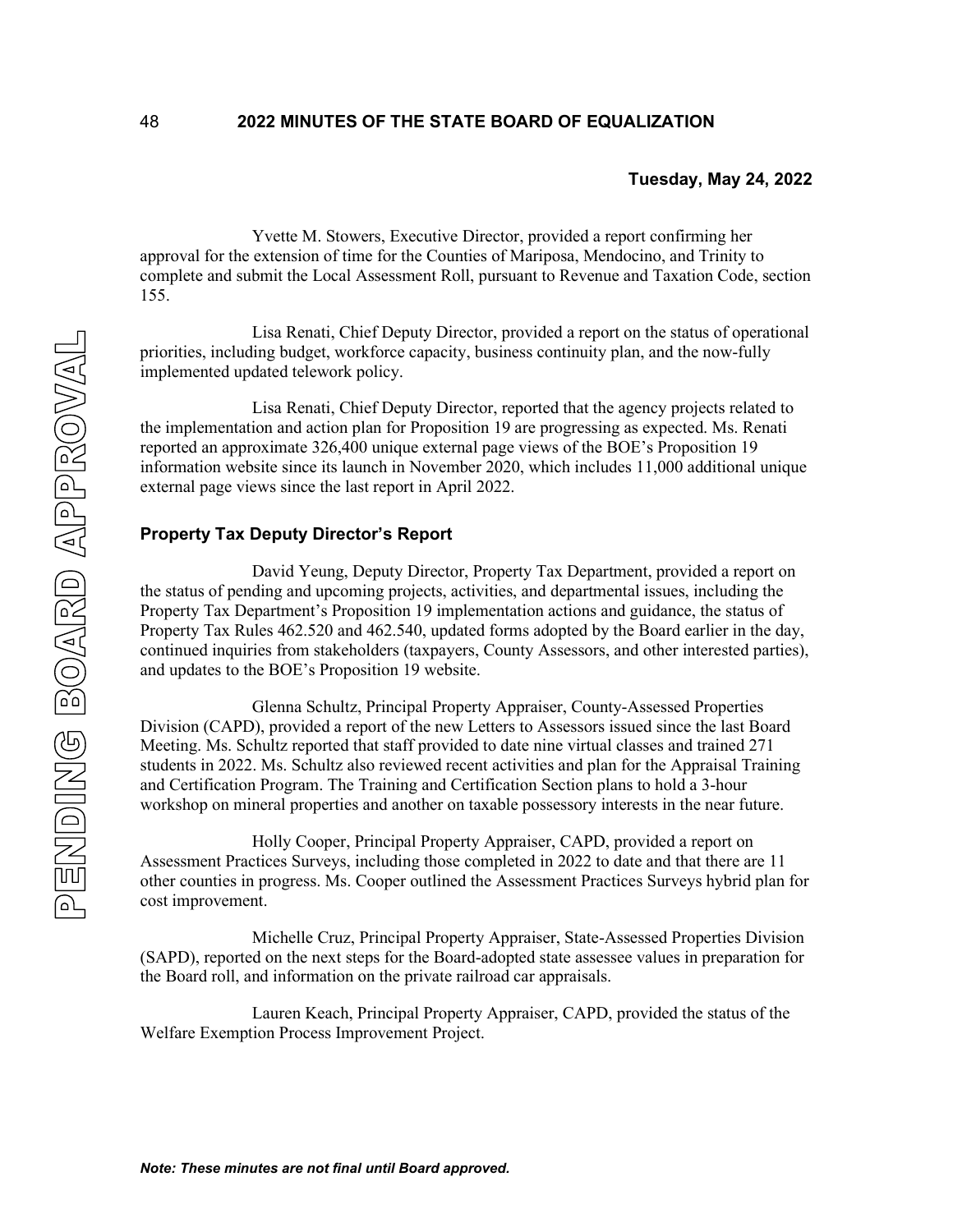Jack McCool, Chief, State-Assessed Properties Division, Property Tax Department, made introductory remarks regarding the annual adoption of the Railroad Revitalization and Regulatory Reform (4-R) Act Equalization Ratio for the current fiscal year which ensures that rail transportation property is assessed at the same percentage of market value as all other commercial/industrial property (**Exhibit 5.2**).

Action: Upon motion of Ms. Cohen, seconded by Mr. Vazquez and unanimously carried, Ms. Cohen, Mr. Schaefer, Mr. Gaines, Mr. Vazquez, and Mr. Epolite voting yes, the Board set the 4-R Act Equalization Ratio at 56.05 percent of market value for the 2022-23 roll as recommended by staff.

# **Legislative, Research & Statistics Division Chief's Report**

Dustin Weatherby, Chief, Legislative, Research & Statistics Division, reported on upcoming legislative deadlines and reviewed the status of legislative bills. Mr. Weatherby highlighted SB 440 (Dodd), SB 1494 (Senate Governance & Finance Committee), AB 1206 (Bennett), and AB 1733 (Quirk). Mr. Weatherby also provided an update on legislation related to Proposition 19.

## **Taxpayers' Rights Advocate Office's Report**

Lisa Thompson, Taxpayers' Rights Advocate, provided an update on workload of the Taxpayers' Rights Advocate Office, and reported on Proposition 19 education and outreach. Ms. Thompson also provided an update on the Annual Taxpayers' Bill of Rights Hearing, which will be held in Sacramento on August 30, 2022.

# **PUBLIC POLICY HEARINGS**

#### **Proposition 19 Implementation**

Ms. Cohen invited persons to address the Board regarding the implementation of Proposition 19, *The Home Protection for Seniors, Severely Disabled, Families, and Victims of Wildfire or Natural Disasters Act of 2020*.

Mary Cichetti, Clerk, Board Proceedings, read into the record written comments from the following individual.

Vaughn McGuire, San Francisco County [\(Exhibit 5.4\)](https://boe.ca.gov/meetings/pdf/2022/052422-M1-PubComm-McGuire1.pdf) [\(Exhibit 5.5\)](https://boe.ca.gov/meetings/pdf/2022/052422-M1-PubComm-McGuire2.pdf)

Speaker: Vaughn McGuire, San Francisco County